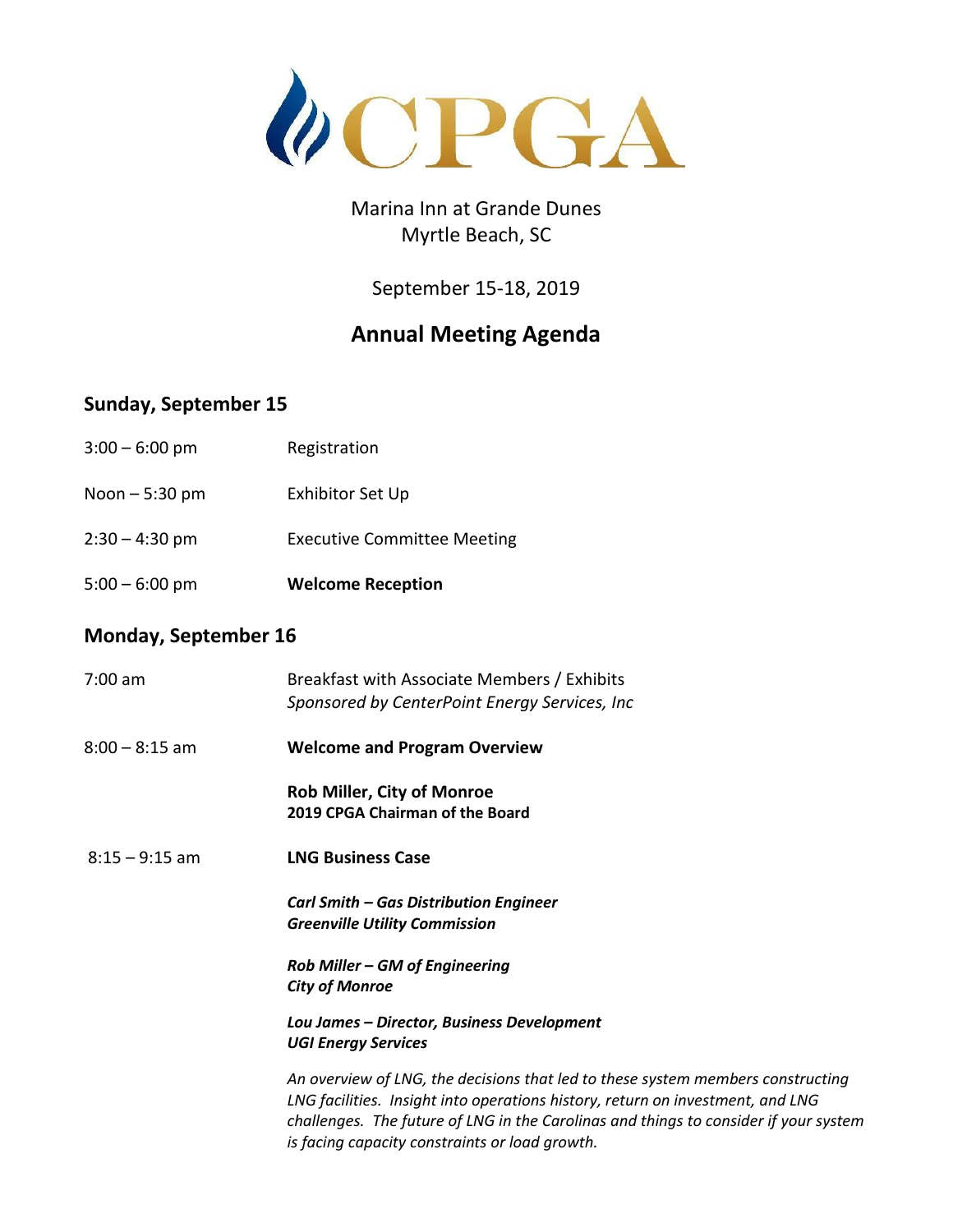| $9:15 - 9:45$ am   | Break with Associate Members / Exhibits<br>Sponsored by CGS, Inc.                                                                                                                                                                                                                                                                                                                                                                                                                                                    |
|--------------------|----------------------------------------------------------------------------------------------------------------------------------------------------------------------------------------------------------------------------------------------------------------------------------------------------------------------------------------------------------------------------------------------------------------------------------------------------------------------------------------------------------------------|
| $9:45 - 10:45$ am  | Turnover/Training/Succession Planning - Generational Impact and Best<br><b>Practices</b>                                                                                                                                                                                                                                                                                                                                                                                                                             |
|                    | Dan Quinn - Chief of Instruction and Coaching Services<br><b>The Leadership Foundry</b>                                                                                                                                                                                                                                                                                                                                                                                                                              |
|                    | Facing the challenge of turnover. Identify trends and tactics to properly predict and<br>prepare for Generational Succession Planning. Using a generational lens to gain<br>insight to better train, develop, and interact with the different generations of your<br>workforce. Learn tactics for closing the talent gap caused by departing experience<br>and best practices for developing a new generational workforce.                                                                                           |
| $10:45 - 11:00$ am | <b>Career Achievement Awards</b>                                                                                                                                                                                                                                                                                                                                                                                                                                                                                     |
|                    | <b>Billy Shuford, City of Bennettsville</b>                                                                                                                                                                                                                                                                                                                                                                                                                                                                          |
|                    | Tim Thornton, Lancaster County Natural Gas Authority                                                                                                                                                                                                                                                                                                                                                                                                                                                                 |
| $11:00 - 11:20$ am | <b>SC Office of Regulatory Staff</b>                                                                                                                                                                                                                                                                                                                                                                                                                                                                                 |
|                    | Johnny Eustace – Pipeline Safety Program Manager<br><b>South Carolina Office of Regulatory Staff</b>                                                                                                                                                                                                                                                                                                                                                                                                                 |
|                    | An update from the South Carolina Office of Regulatory Staff to provide an update<br>and pipeline focus for SCORS.                                                                                                                                                                                                                                                                                                                                                                                                   |
| $11:20 - 12:00$ pm | <b>Cyber Security</b>                                                                                                                                                                                                                                                                                                                                                                                                                                                                                                |
|                    | <b>Steve Snyder, Senior Attorney</b><br><b>Bradley Arant Boult Cummings, LLP</b>                                                                                                                                                                                                                                                                                                                                                                                                                                     |
|                    | In this age in which we are critically dependent on data of all sorts and everything<br>in interconnected, it is time to dispel the distinction between cyber and overall<br>security. This presentation will focus on reworking the notion of<br>compartmentalizing cybersecurity and instead recognizing it for the pervasive issue<br>it has become. Learn where to start and how to go about rounding out your<br>organization's security by properly considering cyber along with more traditional<br>security. |
| $12:00 - 12:05$ pm | <b>Morning Wrap Up</b>                                                                                                                                                                                                                                                                                                                                                                                                                                                                                               |
|                    | Afternoon free for activities                                                                                                                                                                                                                                                                                                                                                                                                                                                                                        |
|                    | Dinner on your own                                                                                                                                                                                                                                                                                                                                                                                                                                                                                                   |
|                    |                                                                                                                                                                                                                                                                                                                                                                                                                                                                                                                      |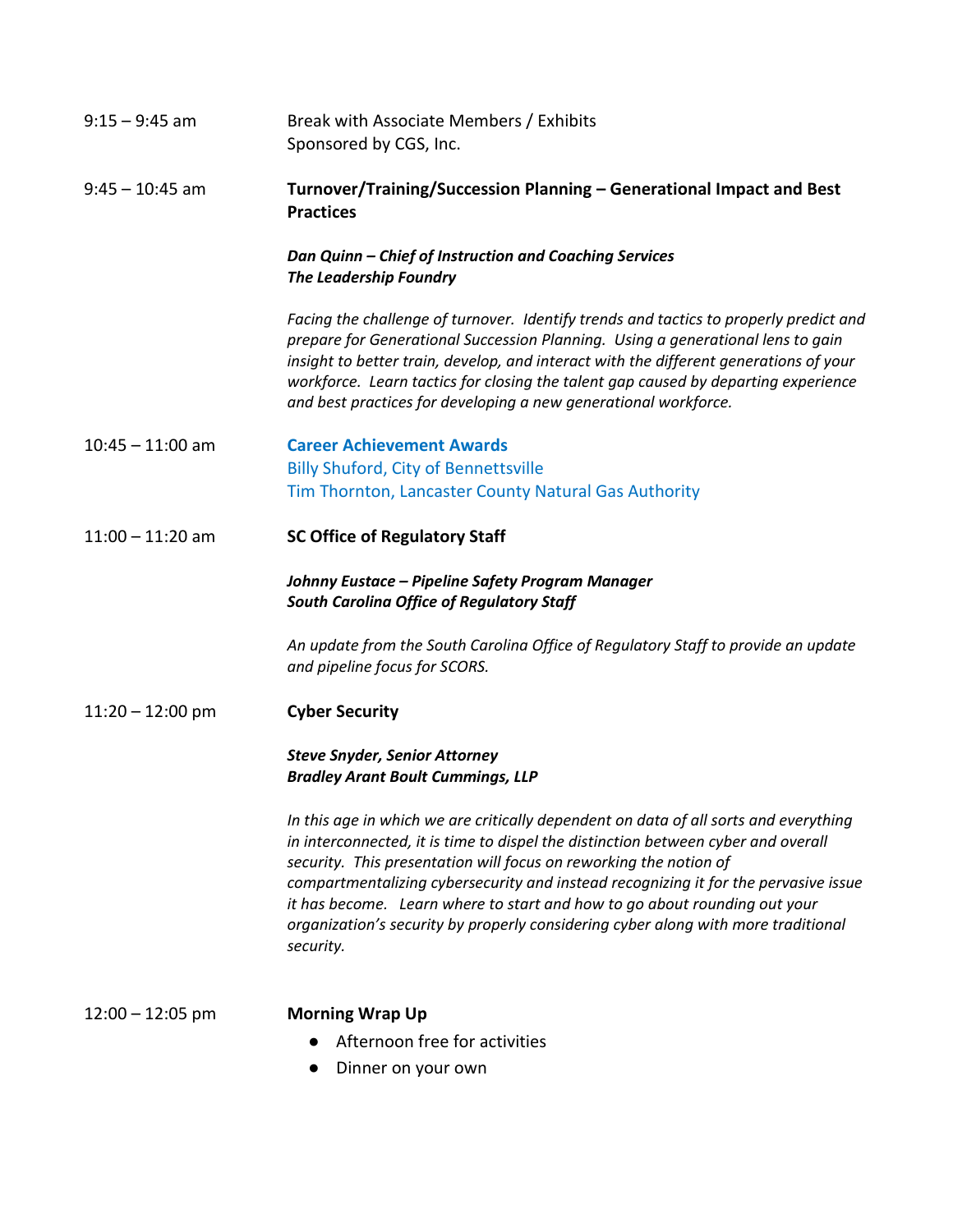| $1:00$ pm             | <b>Golf Tournament</b>                                                                                                                                                                                                                                       |
|-----------------------|--------------------------------------------------------------------------------------------------------------------------------------------------------------------------------------------------------------------------------------------------------------|
|                       | <b>Sponsored by Appling Boring Company</b>                                                                                                                                                                                                                   |
|                       | <b>Grande Dunes Resort Club-</b>                                                                                                                                                                                                                             |
|                       | 8700 Golf Village Lane                                                                                                                                                                                                                                       |
|                       | Myrtle Beach, SC 29572                                                                                                                                                                                                                                       |
| Tuesday, September 17 |                                                                                                                                                                                                                                                              |
| $7:00$ am             | Breakfast with Associate Members & Exhibits                                                                                                                                                                                                                  |
|                       | Sponsored by S&ME                                                                                                                                                                                                                                            |
| $8:00 - 9:30$ am      | <b>APGA &amp; Pipeline Safety Regulatory Update</b>                                                                                                                                                                                                          |
|                       | Erin Kurilla, Vice President, Operations and Pipeline Safety                                                                                                                                                                                                 |
|                       | <b>American Public Gas Association</b><br>An update of federal pipeline safety regulatory issues and programs developed by                                                                                                                                   |
|                       | APGA to assist public gas systems in meeting & exceeding pipeline safety<br>requirements.                                                                                                                                                                    |
| $9:30 - 9:45$ am      | Break with Associate Members & Exhibits                                                                                                                                                                                                                      |
|                       | Sponsored by Weston and Sampson Engineering                                                                                                                                                                                                                  |
| $9:45 - 10:15$ am     | <b>Environmental Services</b>                                                                                                                                                                                                                                |
|                       | Joey Lawler - Natural Resources Project Manager<br><b>S&amp;ME</b>                                                                                                                                                                                           |
|                       | <b>Christopher Stahl, PE, Area Manager</b><br>S&ME                                                                                                                                                                                                           |
|                       | Overview of environmental compliance issues of interest to natural gas distribution<br>companies such as hydro-static test water discharge, asbestos, liquids, storm<br>water/construction, and others.                                                      |
| $10:15 - 11:15$ am    | <b>Instrumentation, SCADA, and Meter Data Management Software</b>                                                                                                                                                                                            |
|                       | Jim Blackstone - Sales Engineer<br><b>Advantage Industrial Automation</b>                                                                                                                                                                                    |
|                       | Ted Lakeberg - Mercury Business Manager<br><b>Honeywell Process Solutions</b>                                                                                                                                                                                |
|                       | Discussion of new generation of Industrial Internet of Things (IIOT), cellular<br>communication technology, and advantages gained by incorporating into your<br>instrumentation. An overview of the value of SCADA, how it can be used, cellular<br>options. |